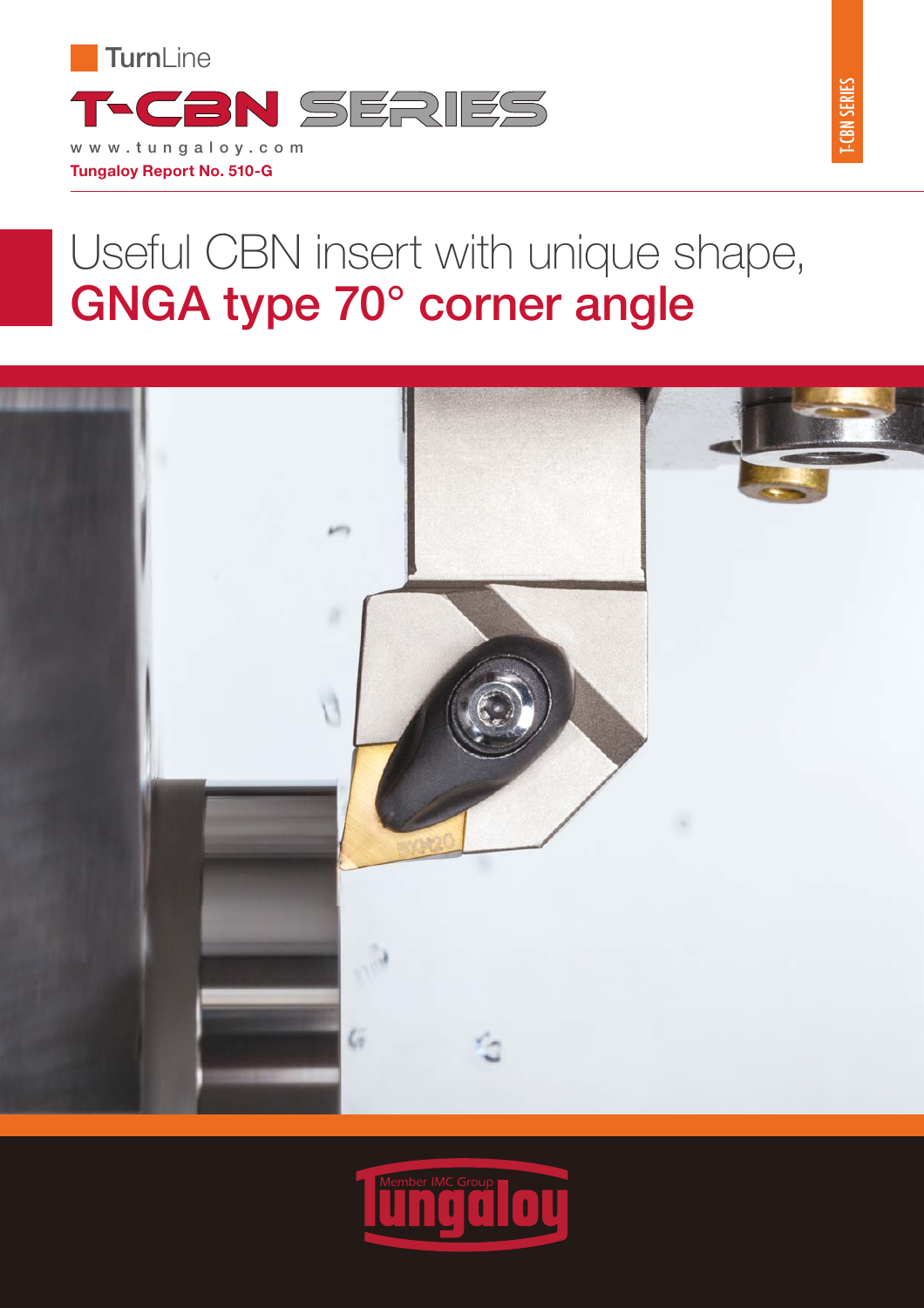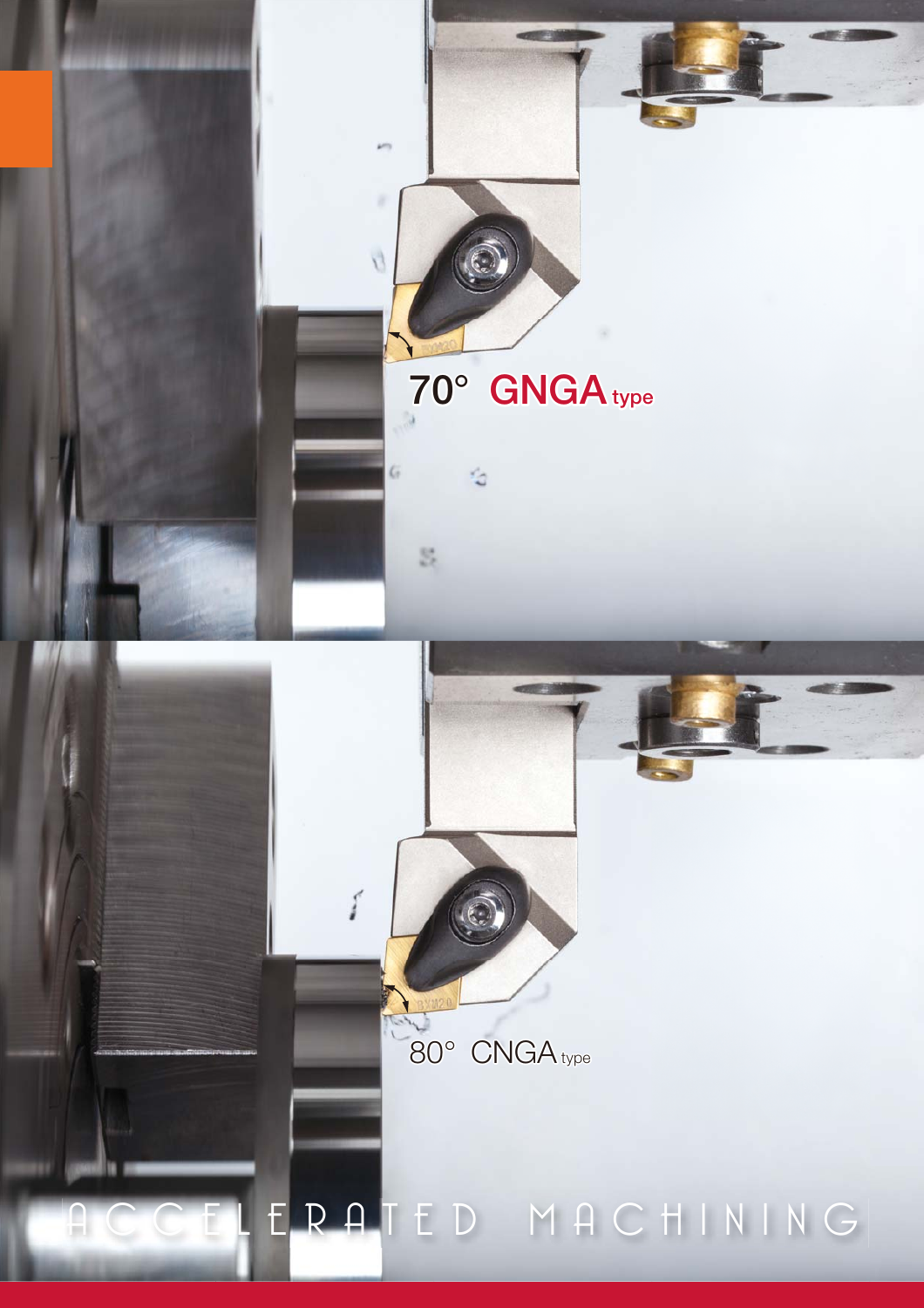





## 70° corner angle provides high performance in finishing operation.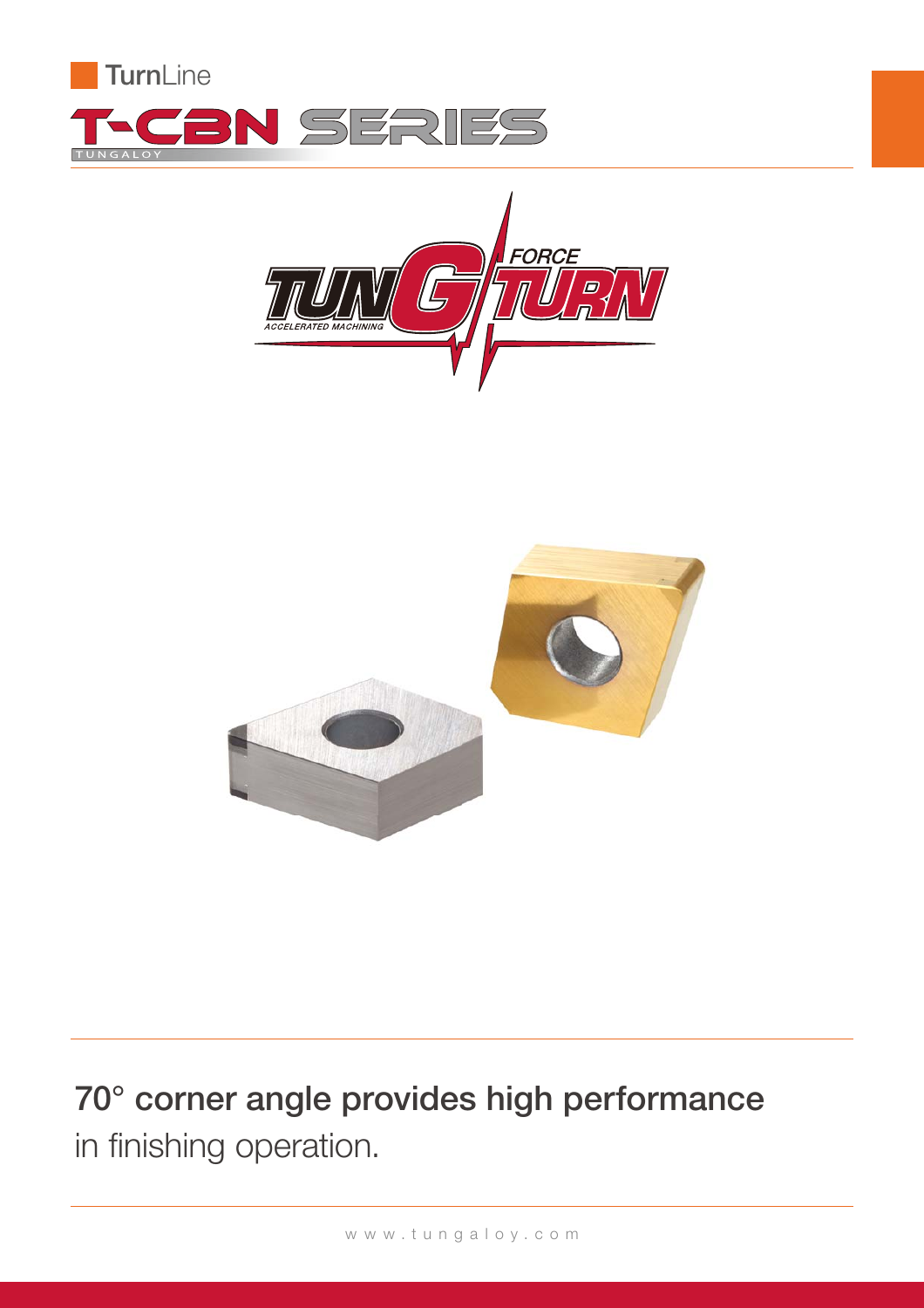

# For high efficiency in finishing hardened steel, cast iron and sintered metals

### New shape CBN insert for general turning

- 70° corner angle makes large clearance between insert and workpiece.
- Large clearance reduces the cutting force and wear on edge, and provides smooth chip flow to prevent scratches on machined surface by chips.



### High versatility

- Standard toolholder for ISO CN\*\*1204 insert is available.
- No need offsets compared to CN\*\*1204 insert, due to same geometry of cutting edge position.
- Double sided insert with 2 cutting edges.
- 4 types of CBN grades are available for machining of a wide range of materials.

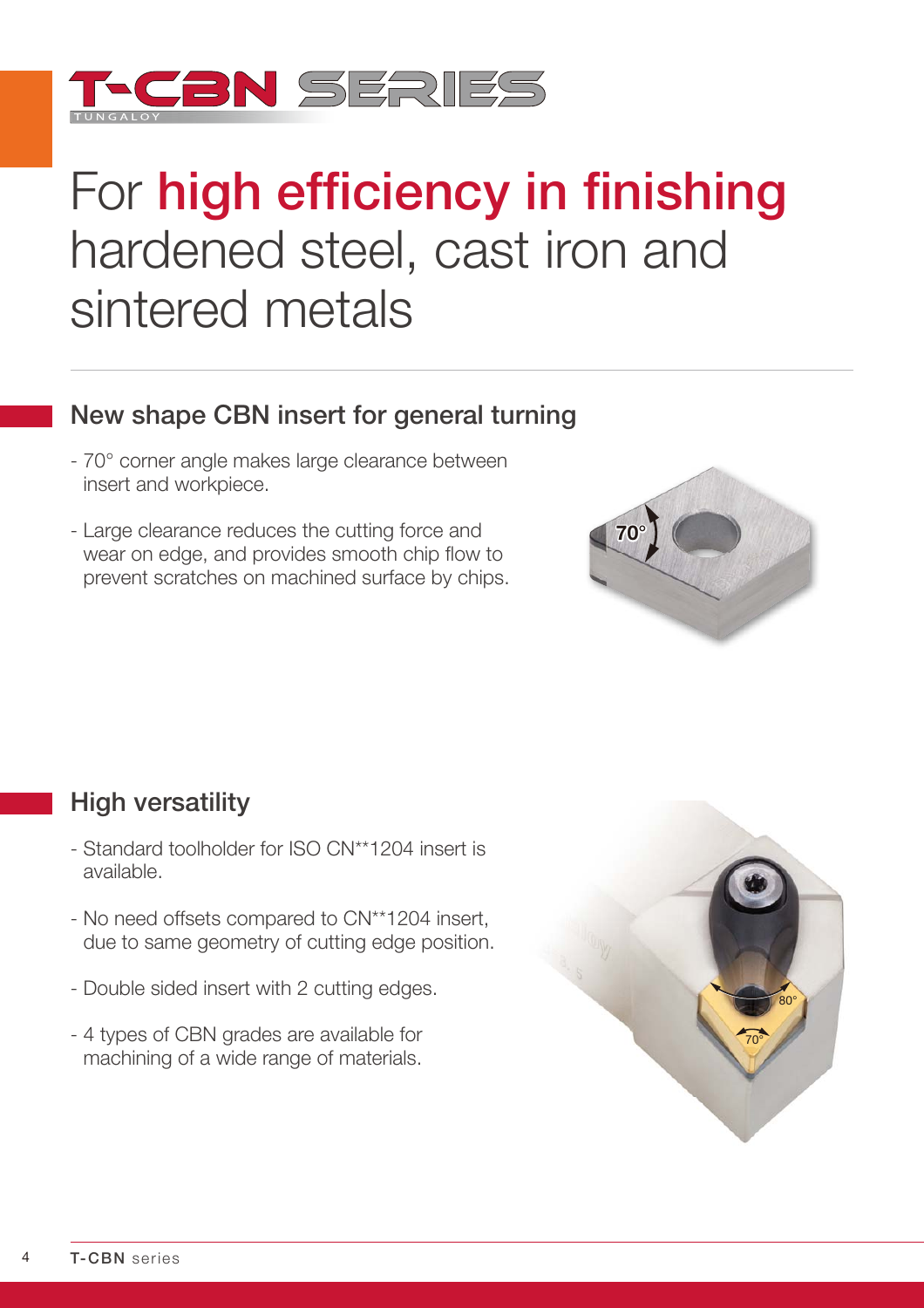### CUTTING PERFORMANCE

### Cutting force (Thrust force)



#### Cutting force of GNGA insert is lower than regular CNGA insert's.



### Chip flow and control in face turning

Chip flow of continuous face turning Chip control in interrupted face turning





Corner angle: 70° Corner angle: 80° Corner angle: 70° Corner angle: 80° Corner angle: 80°

Since GNGA type inserts have enough space for chip flow, chip packing doesn't occur, improving surface finish and preventing<br>sudden chipping on cutting edge.





Cutting speed Feed Depth of cut Machining Coolant

Workpiece material : SCM420 / 18CrMo4 (60HRC) : ACLNL2525M12-A : 2QP-GNGA120408 BXM20 2QP-CNGA120408 BXM20 : *V*c = 150 m/min : *f* = 0.10 mm/rev : *a*p = 0.125 mm : Face turning : Dry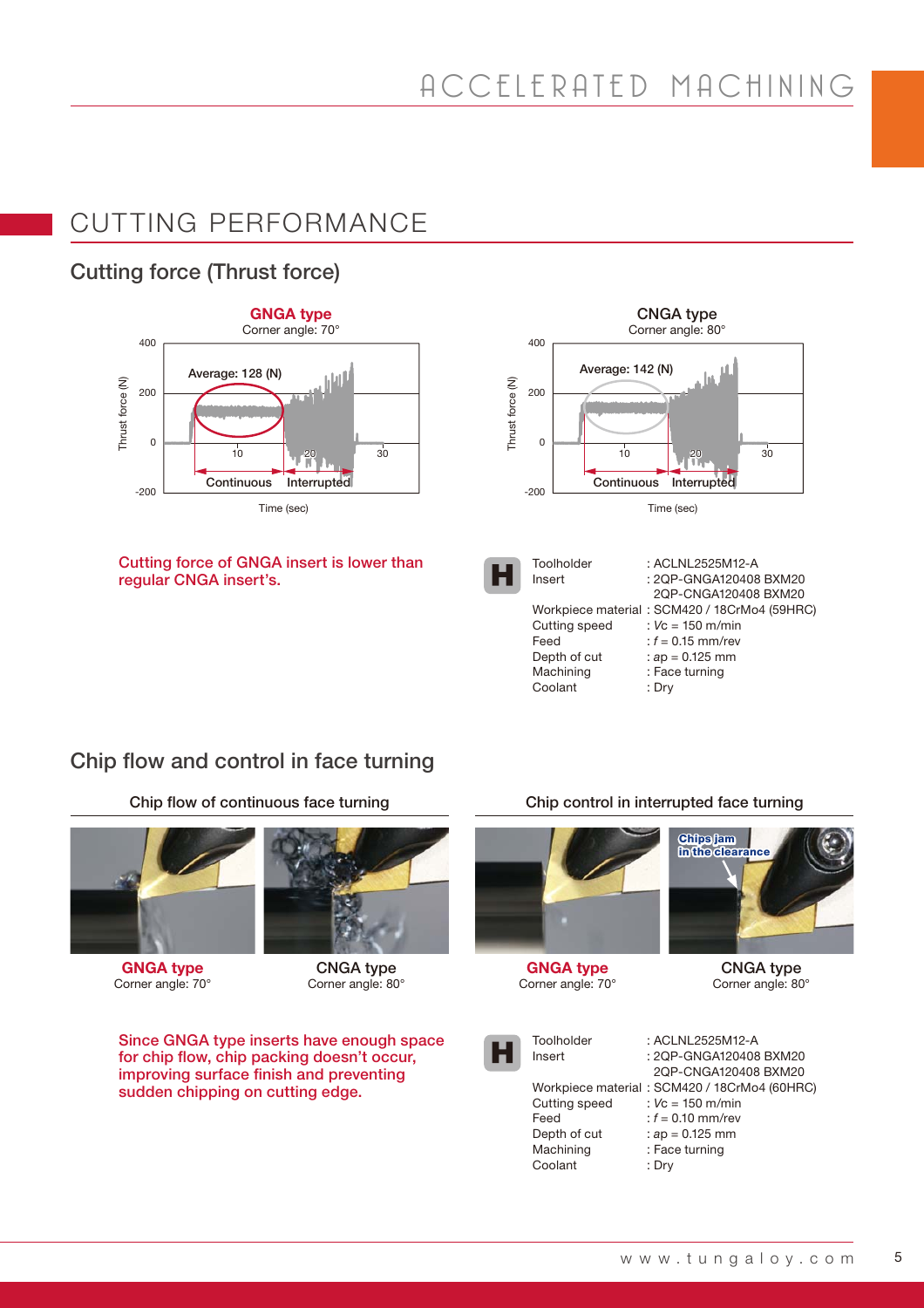

INSERT Negative relief ang., G class, 80° rhombic CBN insert with corner angle 70°.

2QP-GNGA



Rhombic, 70°

| <b>Designation</b> | <b>Stocked grades</b> |              |     |              |         |        |      |                |            |
|--------------------|-----------------------|--------------|-----|--------------|---------|--------|------|----------------|------------|
|                    | Coated                | Non-coated   |     |              |         | Thick- | Hole | Corner         | <b>CBN</b> |
|                    | BXM20                 | <b>BX360</b> | 470 | <b>BX930</b> | I.C.dia | ness   | dia  | radius         | Length     |
|                    |                       |              | ⋒   |              | ød      | s      | ød1  | $r_{\epsilon}$ | a          |
| 2QP-GNGA120404     | √                     |              |     |              | 12.7    | 4.76   | 5.16 | 0.4            | 2.3        |
| 2QP-GNGA120408     |                       |              |     |              | 12.7    | 4.76   | 5.16 | 0.8            | 2.2        |
| 2QP-GNGA120412     | ┙                     |              |     |              | 12.7    | 4.76   | 5.16 | 1.2            | 2.4        |

✓ : Stocked items

## STANDARD CUTTING CONDITIONS

| <b>ISO</b> | Workpiece materials | Grade                        | <b>Cutting speed</b><br>Vc(m/min) | Depth of cut<br>ap (mm) | Feed<br>f (mm/rev) |
|------------|---------------------|------------------------------|-----------------------------------|-------------------------|--------------------|
| K          | Grey cast iron      | <b>BX930</b><br><b>BX470</b> | $300 - 1200$                      | $0.05 - 0.50$           | $0.05 - 0.30$      |
|            | Ductile cast iron   | <b>BX930</b>                 | $100 - 500$                       | $0.05 - 0.50$           | $0.05 - 0.30$      |
| H          | Hardened steel      | BXM20                        | $70 - 220$                        | $0.05 - 0.30$           | $0.05 - 0.25$      |
|            | Sintered metal      | <b>BX470</b>                 | $80 - 300$                        | $0.05 - 0.50$           | $0.05 - 0.25$      |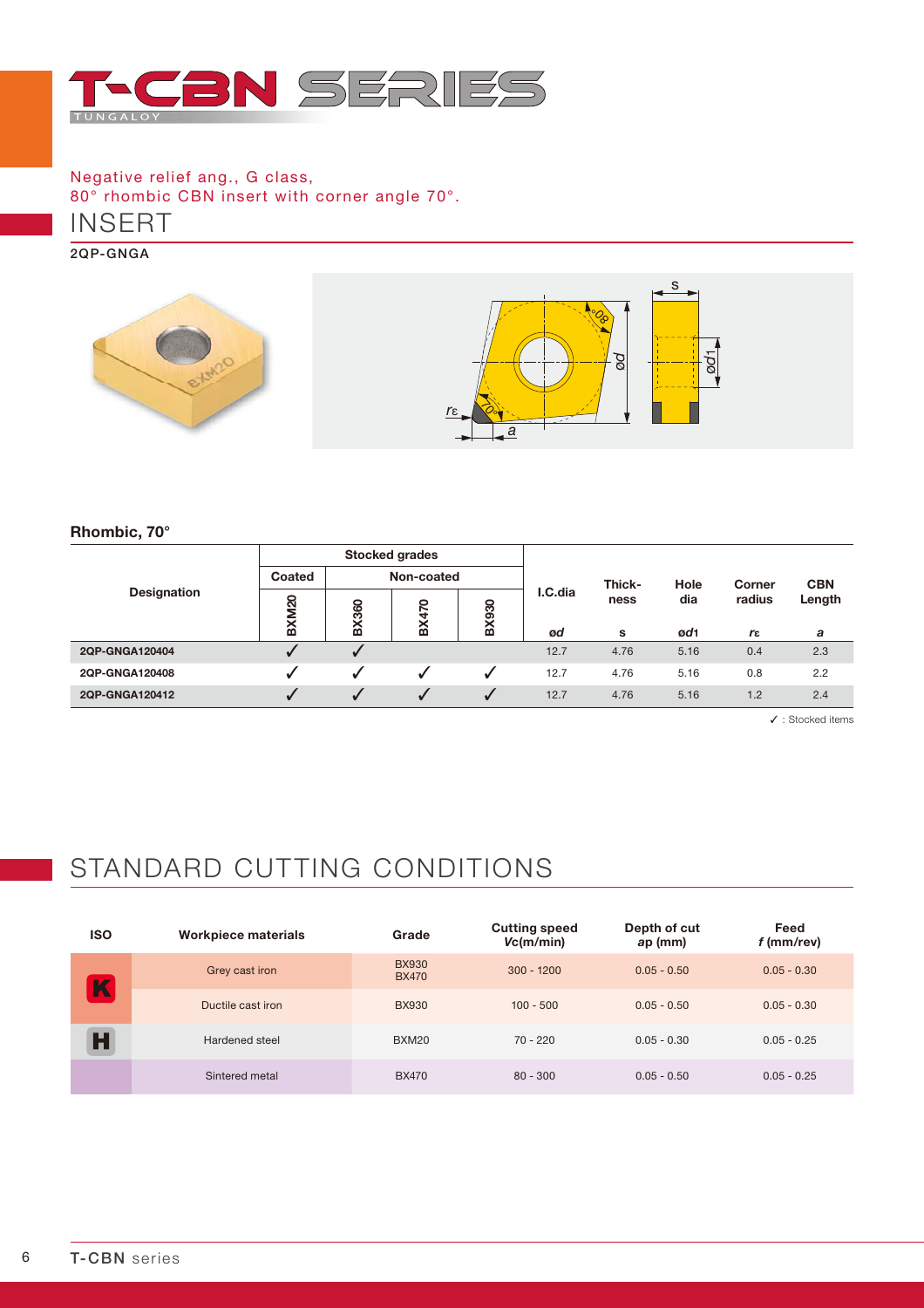### PRACTICAL EXAMPLES

| <b>Workpiece type</b>     |                           | <b>Flywheel</b>                                                                                                                                | <b>Collet</b>                                                                                                                                                                                                      |  |  |  |
|---------------------------|---------------------------|------------------------------------------------------------------------------------------------------------------------------------------------|--------------------------------------------------------------------------------------------------------------------------------------------------------------------------------------------------------------------|--|--|--|
|                           | <b>Toolholder</b>         | <b>DCLNR2525M12</b>                                                                                                                            | A25R-ACLNR12-D320                                                                                                                                                                                                  |  |  |  |
|                           | <b>Insert</b>             | 2QP-GNGA120408                                                                                                                                 | 2QP-GNGA120408                                                                                                                                                                                                     |  |  |  |
|                           | Grade                     | <b>BX470</b>                                                                                                                                   | <b>BXM20</b>                                                                                                                                                                                                       |  |  |  |
|                           |                           | FC250 / 250                                                                                                                                    | SNCM220 / 20NiCrMo2                                                                                                                                                                                                |  |  |  |
| <b>Workpiece material</b> |                           | K                                                                                                                                              |                                                                                                                                                                                                                    |  |  |  |
| Cutting<br>conditions     | Cutting speed: Vc (m/min) | 500                                                                                                                                            | 70                                                                                                                                                                                                                 |  |  |  |
|                           | : $f$ (mm/rev)<br>Feed    | 0.10                                                                                                                                           | 0.06                                                                                                                                                                                                               |  |  |  |
|                           | Depth of cut : ap (mm)    | 0.20                                                                                                                                           | 0.20                                                                                                                                                                                                               |  |  |  |
|                           | <b>Machining</b>          | Face turning                                                                                                                                   | Internal turning                                                                                                                                                                                                   |  |  |  |
|                           | Coolant                   | External supply                                                                                                                                | Dry                                                                                                                                                                                                                |  |  |  |
| <b>Results</b>            |                           | 600<br>Tool life (pcs / edge)<br>.4 times<br>500<br>tool life!<br>400<br>300<br>200<br>100<br>$\mathbf 0$<br><b>GNGA</b><br><b>CNGA</b>        | 250<br>Tool life (pcs / edge)<br><b>6.7 times</b><br>200<br>tool life!<br>150<br>100<br>50<br>0<br><b>GNGA</b><br>Competitor                                                                                       |  |  |  |
|                           |                           | Changing the insert from CNGA to GNGA<br>drastically reduces the flank wear behind<br>the corner, improving the tool life 1.4 times<br>longer. | Competitor's posi-insert has chipping in<br>short number of machining. CNGA type insert<br>doesn't work because of huge burr. GNGA<br>type insert achieves 6.7 times longer tool life<br>without chipping or burr. |  |  |  |